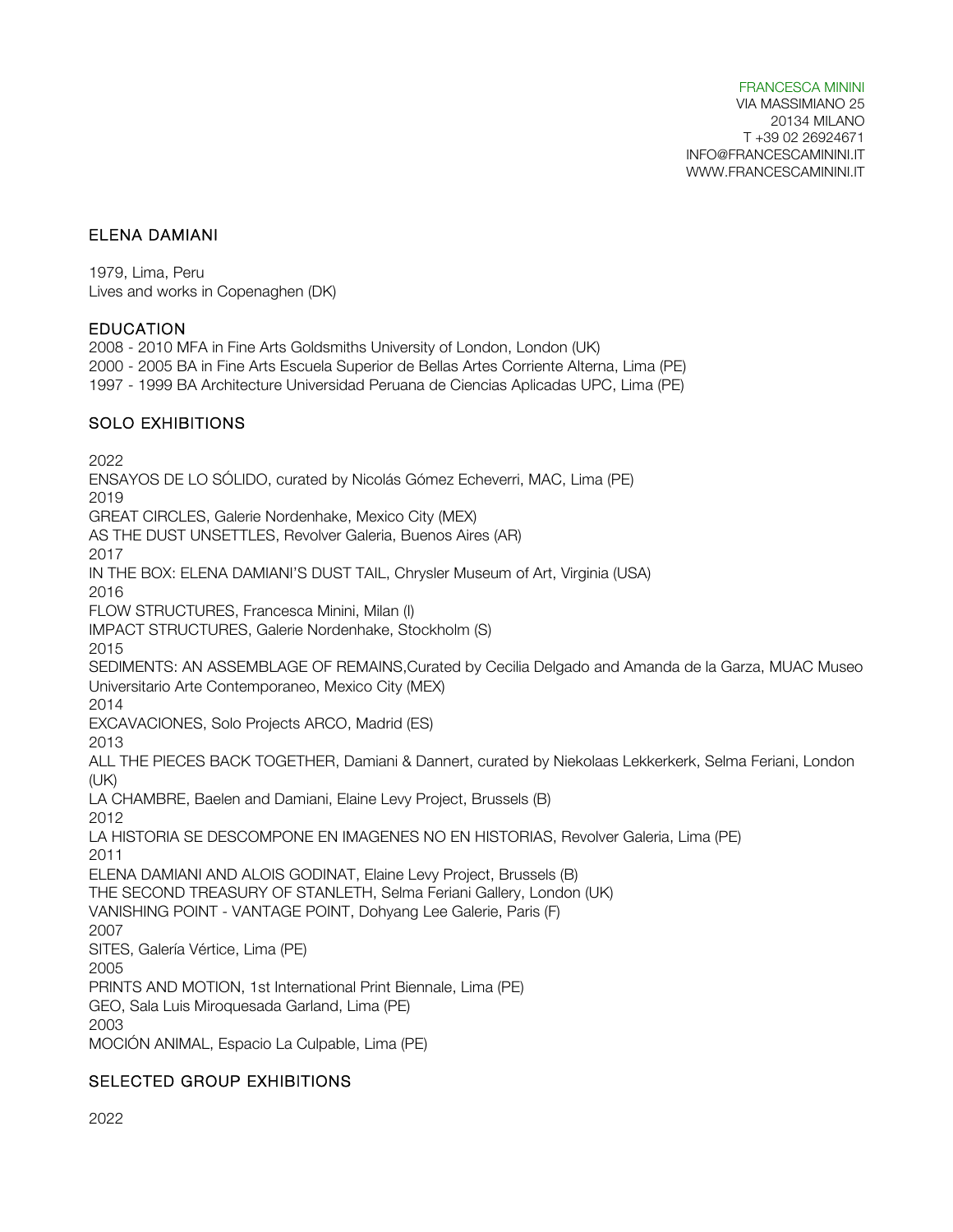FUTURES ABUNDANTES, Works from the TBA21 Collection, Centro de Creación Contemporánea de Andalucía (C3A), Córdoba (ESP)

2021

ENTERRAR LOS PIES EN EL PAISAJE, Curated by Lorena Peña Brito, Museo Cabañas, Guadalajara (MEX) PLURAL DOMAINS: SELECTED WORKS FROM THE CISNEROS FONTANALS ART FOUNDATION COLLECTION, curated by Jesús Fuenmayor, Harn Museum of Art, Florida (USA) HERE, WE BREATHE, A4 x KADIST Video Art Screening Series, A4 Art Museum Chengdu (CHN) SPRING, curated by Nathalie Guiot, Fondation Thaile, Brussels (BE) 2020 PURO E DISPOSTO A SALIRE LE STELLE, Galleria Massimo Minini, Brescia (I) VIR EM FAVOR DE PEDRA, curated by Ana Rito & Hugo Barata, UmbigoLAB online exhibition SELECTED WORKS, Galerie Nordenhake, Stockholm (S) 52PROPOSALSFORTHE20S, curated by Maria Lind, Instagram project THE WORLD TO COME: ART IN THE AGE OF ANTHROPOCENE, DePaul Art Museum, Chicago (USA) MECARÕ. AMAZONIA ART IN THE PETITGAS COLLECTION, curated by Vincent Honoré, Anna Kerekes and Jacqueline Kok, MO.CO. Hôtel des collections, Montpellier (FR) DHAKA ART SUMMIT 2020 SEISMIC MOVEMENTS, curated by Diana Campbell Betancourt, Shilpakala Academy, Dhaka (BAN) NON-SPACE, curated by Silvana Lagos, Revolver, Lima (PE) 2019 BETWEEN SHAPE AND CONCEPT, Anexo da Galeria Luisa, Sao Paulo (BR) SCREEN ACTS: WOMEN IN FILM AND VIDEO, curated by Rory Padeken and Kathryn Wade, San Jose Museum of Art, California (USA) CONSTELLATIONS: A CHOREOGRAPHY OF MINIMAL GESTURES, curated by Ana Rito & Hugo Barata, Museu Coleção Berardo, Lisbon (P) PORTADORES DE SENTIDO: ARTE CONTEMPORANEO DE LA COLECCIÓN PATRICIA PHELPS DE CISNEROS, curated by Sofia Hernandez Chong Cuy, Museo Amparo, Puebla (MEX) LENGUA BÁRBARA, curated by Ximena Garrido-Lecca and Jose Vera Matos, Galeria Casado Santapau, Madrid (ES) PERUENARCO AND CIFO PRESENT: SINCRÓNICAS. HORIZONTES DEL ARTE CONTEMPORÁNEO PERUANO DESDE EL COLECCIONISMO, curated by Max Hernández Calvo, El Instante Fundación, Madrid (ES) JOINT IS OUT OF TIME, GNAM, Rome (I) 2018 DOUBLE TAKES: HISTORIC AND CONTEMPORARY FILM + VIDEO, curated by A. Will Brown and Joseph del Pesco, Museum of Contemporary Art (moCa), Cleveland (USA) PLURAL DOMAINS: SELECTED WORKS FROM THE CISNEROS FONTANALS ART FOUNDATION (CIFO) COLLECTION, curated by Jesùs Fuenmayor, as part of the 2018 Cuenca Bienal, Museo de la Ciudad, Cuenca (ES) THE WORLD TO COME: ART IN THE AGE OF ANTHROPOCENE, curated by Kerry Oliver Smith, Harn Museum of Art, Gainesville AFTER FINITUDE, Nordenhake, Mexico City, (MEX) COPY, TRANSLATE, REPEAT: Contemporary Art From The Collection Patricia Phelps De Cisneros, Hunter College Art Galleries NY (USA) 2016 IMPERMANENCIA, LA MUTACIÓN DEL ARTE EN UNA SOCIEDAD MATERIALISTA, Curated by Dan Cameron, XIII Cuenca Biennale, Cuenca (EC) ELECTRIC BLUE, Curated by Maria do Carmo M. P. de Pontes, & Benjamin Orlow, Galeria Vermelho, Sao Paulo (BR) LIQUID SENSIBILITIES, 2016 Grants & Commissions Program Exhibition, CIFO Art Space, Miami (USA) EVERYDAY ALCHEMY, Curated by Andrea Hinteregger De Mayo, Galerie Von Bartha, Basel (D) THE EIGHT CLIMATE (WHAT DOES ART DO?), 11th Gwangju Biennale, Gwangju (ROK) CHART ART FAIR, COPENHAGEN, with Galerie Nordenhake, Stockholm, a show with Christian Andersson, Kunsthal Charlottenborg, Stockholm (S) MÁS ARTE MÁS IMPACTO 2016, The Juan Felipe Gómez Escobar Foundation Benefit Art Auction, Galeria La Cometa, Bogota (CO) U-TURN Project Rooms by Mercedes-Benz, Curated by Jacopo Crivelli Visconti with Ishmael Randall Weeks and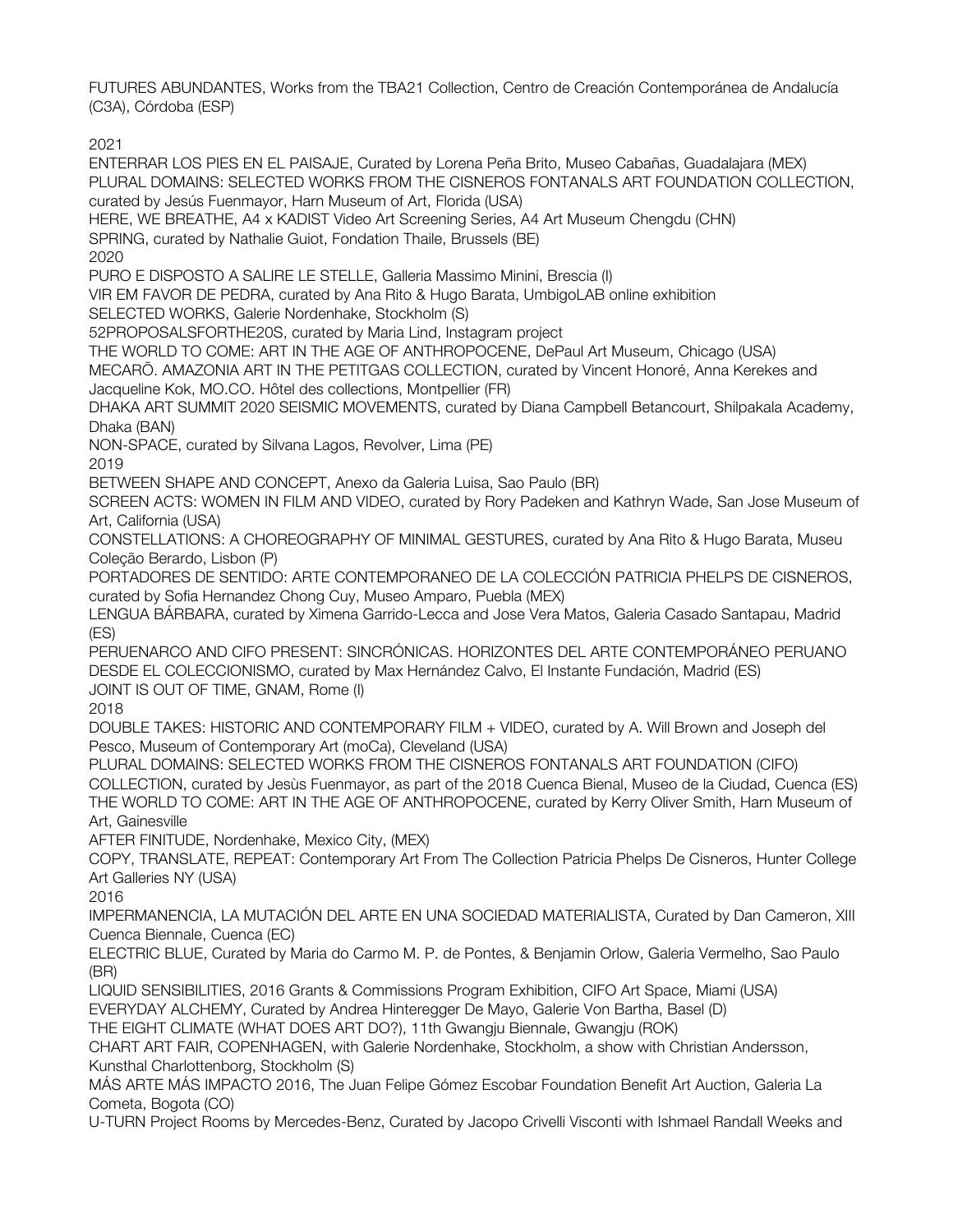Revolver Galeria, LimaArteBA, Buenos Aires (RA)

2015

WAS IT A CAR OR A CAT I SAW, curated by Vladimir Vidmar, Škuc Gallery, Ljubljana (SLO)

4TH POLY-GRAPHIC TRIENNIAL DE SAN JUAN, America Latina y el Caribe, Displaced Images/Images in Space,

curated by Gerardo Mosquera, Alexia Tala, Vanessa Hernandez, San Juan, Puerto Rico (PR)

OCHO ENSAYOS DE APROXIMACIÓN A LA REALIDAD PERUANA, FOLA Fototeca Latinoamericana, Buenos Aires (AR)

UNITED STATES OF LATIN AMERICA, curated by Jens Hoffmann and Pablo León de la Barra, MOCAD Museum of Contemporary Art Detroit, Detroit (USA)

THE DEVIL IS IN THE DETAILS, curated by Jesus Fuenmayor, KaBe Contemporary, Miami, (USA)

IN AND IN BETWEEN GEOGRAPHIES, curated by Emiliano Valdés, MAMM Museo Arte Moderno de Medellin, Medellin (CO)

PROJECT 35: THE LAST ACT, Garage Museum of Contemporary Art, Moscow (RUS)

FUTURE LIGHT: ESCAPING TRANSPARENCY, curated by Maria Lind, Vienna Biennale, MAK Museum of Applied Arts, Vienna (A)

56 VENICE BIENNALE, ALL THE WORLD'S FUTURES, curated by Okwui Enwezor, Venice (I)

THEOREM, YOU SIMPLY DESTROY THE IMAGE I ALWAYS HAD OF MYSELF, curated by Octavio Zaya, Mana Contemporary, New Jersey, (USA)

AKAKOR, curated by Kiki Mazzucchelli and Maria do Carmo M. P. de Pontes, Baro Galeria, Sao Paulo (BR) BUILDING IMAGINARY BRIDGES ACROSS HARD GROUND, curated by Luiza Teixeira de Freitas, Marker 2015, Dubai (UAE)

SIEMPRE EL HORIZONTE, curated by Iciar Sagarminaga, Galería Max Estrella, Madrid (E)

BRANCO E PRETO, curated by de João Azinheiro, Baro Galeria, Sao Paulo, Brazil (BR)

2014

BIM Bienal de la Imagen y Movimiento, Video arte peruano del ultimo quinquenio, una mirada desde las artes visuales, curated by Jose-Carlos Mariategui, Alianza Francesa, Buenos Aires (RA)

SPATIAL ACTS: AMERICAS SOCIETY COMMISSIONS ART, curated by Gabriela Rangel, Americas Society, New York (USA)

ARTE PARA +ARTE, Fundación FLORA ars+natura, Cámara de Comercio sede de Chapinero, Bogota (CO) A JOURNEY TO AVEBURY, KARST, Plymouth (UK)

CONCRETO/CONCRETO, Solo Projects ArtRio, curated by Julieta Gonzalez & Pablo Leon de la Barra, Rio de Janeiro (BR)

IMAGE CHAIN PROJECT, curated by Thom O'Nions & Luiza Teixeira de Freitas, The Mews, London (UK) IDEA OF FRACTURE - OPINIONE LATINA 2, curated by Jacopo Crivelli Visconti, Francesca Minini, Milan (I) REVOLVER CAJAMARCA, Revolver Galeria, Lima (PE)

LIVRE IMAGINE - DANS CINQUANTE ANS D'ICI, curated by Niekolaas Lekkerkerk, Les Territoires, Montreal (CDN) 2013

Laboratorium, ArtBO Projects Rooms, curated by Jose Roca, Bogota (CO)

9TH BIENAL DO MERCOSUL, WEATHER PERMITTING, curated by Sofia Hernandez Chong Cuy, Porto Alegre (BR) PROJECT 35 VOLUME 2, ICI Independent Curators International, touring exhibition, Art Gallery of Windsor, Ontario (USA); VCUarts Anderson Gallery, Virginia (USA); Kunstlerhaus Stuttgart, Stuttgart (D); Fresh Milk, St George (USA); NLS, Kingston (USA); Alice Yard, Port of Spain (TT); Zoma Contemporary Art Centre, Addis Abeba (ETH); Centro de Fotografia, Montevideo (UY); Readytex Art Gallery, Paramaribo (SME); Platform 3, Bandung (RI); DeVos Art Museum, Northern Michigan University, Michigan (USA); Sri Lanka Archive of Contemporary Art, Architecture & Design, Jaffna (CL)

VIDEOARTE 01- REOPENING THE BLACKBOX OF TECHNOLOGY, MAC Museum of Contemporary Art, Lima (PE) U-TURN PROJECT ROOMS, ArteBA, curated by Abaseh Mirvali, Buenos Aires (RA)

MATERIA PRIMA, curated by Maria del Carmen Carrion, CAC Centro de Arte Contemporaneo, Quito (EC)

CICLORAMA, curated by Andrea Torreblanca, Museo Tamayo, Mexico City (MEX)

VIDEO ARTE PERUANO CONTEMPORÁNEO, curated by Jose-Carlos Mariategui, MAC Museum of Contemporary Art, Lima (PE)

BAJO EL SOL DE LA MUERTE, Espacio Minimo, Madrid (E)

2012

HOW TO SOLVE PROBLEMS IN THE OFFICE, Trade Gallery, Nottingham (UK)

ICI PROJECT 35 VOLUME 2, SH Contemporary, Shanghai (CN)

THE UNETHICAL ANTHROPOLOGIST, curated by Erica Shiozaki, Fold Gallery, London (UK)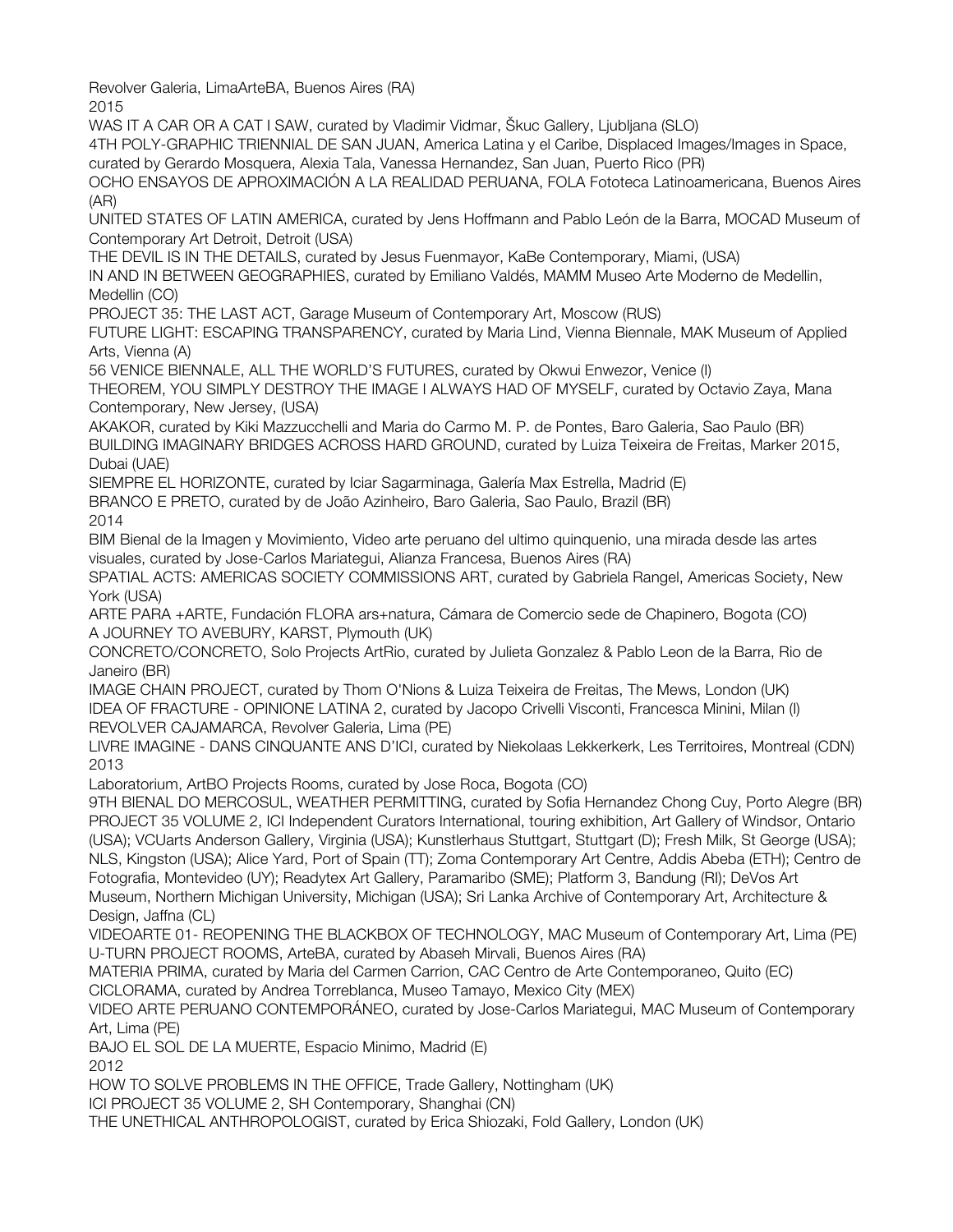ACCIDENTAL PURPOSE, QUAD, Derby CULTURAS EN TRANSITO. PANORAMICA DEL VIDEOARTE EN PERU, CCE, Santiago and Montevideo (E) SLEEPING UPRIGHT PRESENTS RECEPTION AREA, Nottingham (UK) DIAS NEGROS, Revolver Galeria, Lima (PE) IN FORWARD REVERSE, Schwartz Gallery, London (UK) READING COMPLEX ACT IV: SANS TITRE, curated by K. Serrano & N. Lekkerkerk, Government Art Collection, London (UK) Revolver Galeria, Nueveochenta Arte Contemporaneo, Bogota (CO) BCC CONTEMPORARIES COLOGNE. Cologne (D) BACK TO THE FUTURE, Breese Little Gallery, London (UK) P'S CORRESPONDENCE, curated by Thom O'Nions & Luiza Teixeira de Freitas, Selma Feriani Gallery, London (UK) INSIDE THE WHALE, curated by Matteo Pollini, FaMa Gallery, Verona (I) 2011 CUTTING EDGE WOMEN, Verbeke Foundation, Collage Museum, Stekene (B) MATERIA PRIMA, 8 Bienal do Mercosul, Atelier Subterranea, Porto Alegre (BR) CIUDADANO EXPANDIDO EL FUTURO ES HOY, Fundacion Telefonica, Lima (PE) Difraccion, Arroniz Arte Contemporaneo, Mexico City (MEX) SITE OF FLESH AND STONE, Simotas Binasi, Istanbul (TR) ON THE BRINK, SW1 Gallery, London (UK) 2010 SHOW ONE, Art First Gallery, London (UK) MASH UP ARTE EN CHOQUE-FUGA, Spanish Cultural Centre, Lima (PE) 24 IMÁGENES POR SEGUNDO, 14th Annual Latin American Film Festival, Galería CCPUCP, Lima (PE) THE DICTIONARY OF RECEIVED IDEAS, London (UK) GOLDSMITHS MFA DEGREE SHOW, Goldsmiths College, London (UK) VIDEOGRAFÍAS DE PERÚ, Fundación Hispánica Alianza, Madrid (E) DES-HABITABLES, Architecture Biennale of Medellín, Spanish Cultural Centre, Medellín and Lima (PE) VIDEO ARTE PERUANO II, Spanish Cultural Centre, Lima (PE) PAUSE AND EJECT 2, Shoreditch Town Hall, London (UK) PHOTO-SHOP, Galería Vértice, Lima (PE) 2009 KNSTHS MR #2, YBL Palace, Budapest (H) DES-HABITABLES, Espacio OTR, Madrid (ES) PAUSE AND EJECT, The Rag Factory, London (UK) PERUVIAN VIDEO ART, Peruvian Embassy, London (UK) TRÁNSITO AL PARAÍSO: MIGRANTES IMAGINARIOS, Galería Vértice, Lima (PE) NOSTALGIA DE FUTUR, Centro del Carmen, Valencia (ES) LA GENERACIÓN DEL ESTECTÁCULO: CONTEMPORARY PERUVIAN ART, Galería Kiosko, Santa Cruz (USA) 1ST IBERO-AMERICAN VIDEO ART FESTIVAL OF LIMA, Spanish Cultural Centre, Lima (PE) 10 AÑOS DESPUES PASAPORTE PARA UN ARTISTA, Sala Luis Miroquesada Garland, Lima (PE) 2008 RETROVANGUARDIA, 2nd International Print Biennale, Escuela Superior Corriente Alterna, Lima (PE) LA CONSTRUCCIÓN DEL LUGAR COMUN, MAC Contemporary Art Museum, Lima (PE) 2007 ULTRAMAR, Hispano-American Video Art Cycle, Instituto Cervantes, Brasilia (BR) ZONA DE DESPLAZAMIENTOS, Contemporary Peruvian Video Art, MAMBA Museum of Modern Art, Buenos Aires (BR) LAS CIUDADES INVISIBLES, Colegio de Arquitectos de la Comunidad Valenciana, Espacio Fundación Telefónica, Spanish CULTURAL CENTRE CÓRDOBA, Valencia (ES), Buenos Aires (RA) and Córdoba (E)S MIRADAS DE MUJER, Ibero-American Video Artists, Spanish Cultural Centre, Cultural Centre General San Martín, Montevideo and Buenos Aires (RA) 2ND LATIN-AMERICAN VIDEO ART CYCLE, IVAM Modern Art Institute, Valencia (ES) 2006 VIDEOKUNST AUS SUDAMERIKA, Bonn Videonale, Kunstmuseum, Bonn (D) 3 ESCUELAS TRES, Sala de Arte Felipe Cossio del Pomar, Lima (PE) OMNÍVOROS 2, VAE10 International Video-Art- Electronics Festival, Spanish Cultural Center, Lima (PE)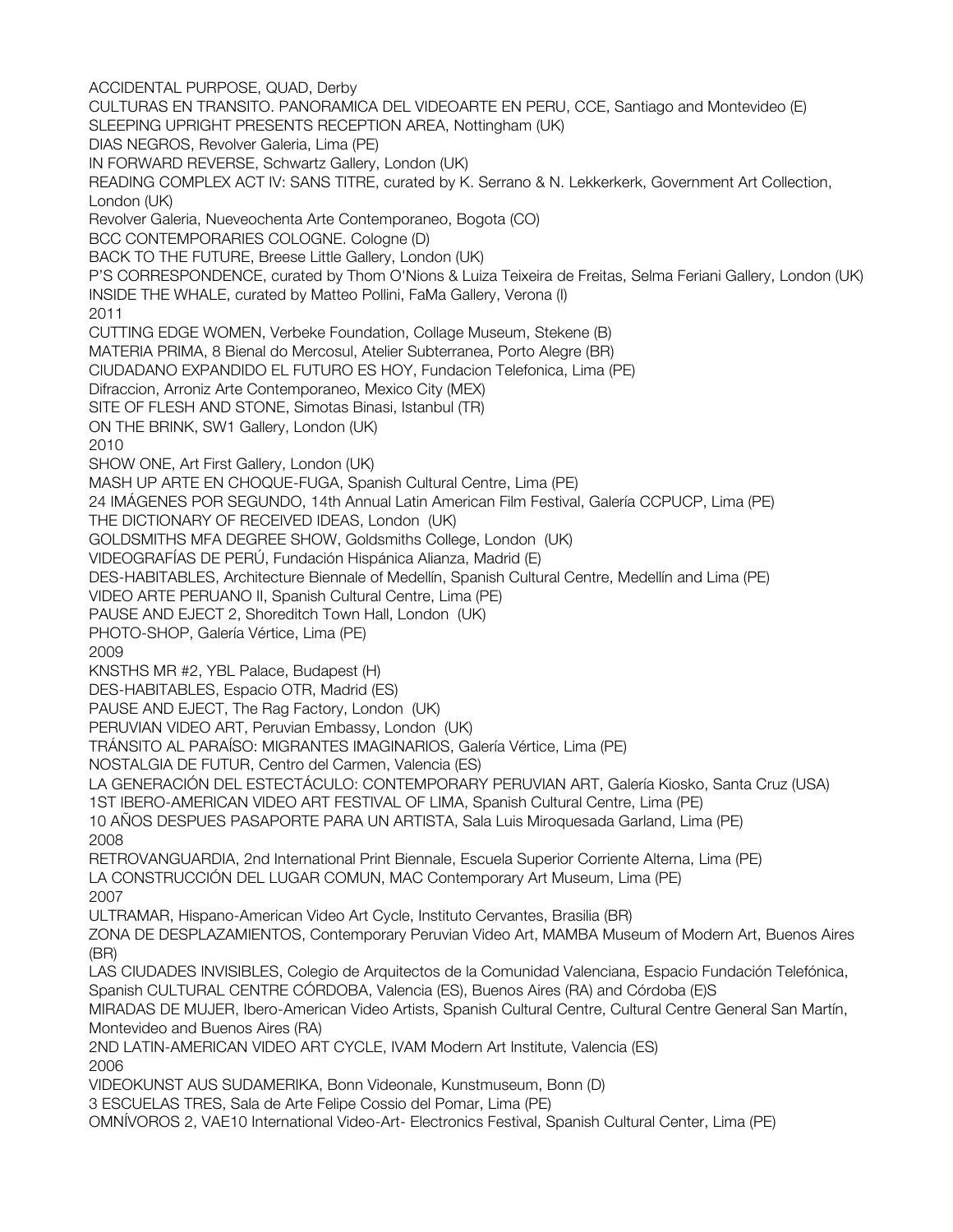## AWARDS AND DISTINCTIONS

2014 Americas Society's Commission for David Rockefeller Atrium, Americas Society, New York (USA) 2011 Shortlisted, Bloomberg New Contemporaries, London (UK) 2006 Video Creation Special Mention , 12th International Arts and Digital Cultures Festival of Gran Canaria Canarias Media Fest, Gran Canaria (E) 2006 Second Prize, French-Peruvian Contest of Visual Arts 'Pasaporte para un Artista', Lima (PE) 2005 Gold and Silver Medal BA Honours, Escuela Superior de Bellas Artes Corriente Alterna, Lima (PE) 2004 Production Prize, 2nd Peruvian Video and Electronic Arts Contest, Lima (PE) 2001 Philips Award, Finalist, MALI Museum of Art, Lima (PE)

# **COLLECTIONS**

PAMM Perez Art Museum Miami (USA) Museo Tamayo Arte Contemporaneo, Mexico City (MEX) Americas Society Collection, New York (USA) Patricia Phelps de Cisneros Collection CPPC, Caracas and New York (USA) Kadist Art Foundation, San Francisco (USA) and Paris (F) Kamel Lazaar Foundation, Geneva (CH) Sayago & Pardon Collection, California (USA) FOLA Fototeca Latinoamericana, Buenos Aires (RA)

## **BIBLIOGRAPHY**

2016

Plethora Magazine, of Waves and Ripples - Issue 4, biannual publication, Copenhagen 2015

Elena Damiani - Testigos: un catálogo de fragmentos / Sediments: an assemblage of remains, MUAC Museo Universitario Arte Contemporaneo, Catalog, México DF

Terremoto Magazine, A conversation with Elena Damiani, by Kiki Mazzuchelli, Mexico DF

ONE Life Magazine | Fall Issue, ONE Sotheby's International, Artists to Watch; South America, Florida

4th Poly-Graphic Triennial de San Juan, America Latina y el Caribe, Displaced Images/Images in Space, Catalog, San Juan

The Devil is in the details, KaBe Contemporary, edited by Jesus Fuenmayor, Publication, Caracas Revista Codigo, Questionnaire Codigo: Elena Damiani, Mexico DF

Revista La Tempestad, Catalogo de fragmentos Elena Damiani, Interview by Carlos Rodriguez, Mexico DF Geographies, Representations of the world between art and design, edited by Beppe Finessi, Corriani Edizioni, Mantova

Illapa Latin American Social Science Magazine, "La 56a Bienal de Venecia. All the world's futures: cuestionando y desplegando la exhibición" by Jose Carlos Mariátegui, Lima

Revista COSAS Peru, N568, Dos peruanas en el epicentro del arte, by Isabel Miro Quesada, Lima

Future Light, edited by Maria Lind, Vanessa Joan Müller, Martina Kandeler-Fritsch, Sternberg Press

56 Venice Biennale International Art Exhibition, All the World's Futures, Guide, Venice

56 Venice Biennale International Art Exhibition, All the World's Futures, Catalog, Venice

Vienna Biennale, MAK Museum of Applied Arts, Catalog, Vienna

Revista COSAS Peru, N565, La conquista de Venecia, Interview by Gloria Ziegler, Lima

Phormula, N.1. Seccion Expatriados: Elena Damiani, Lima

Project 35 Volume 2, Independent Curators International ICI, Catalog, New York

Marker Booklet 2015, Catalog, published by Art Dubai, Dubai

Art Dubai 2015, Catalog, published by Art Dubai, Dubai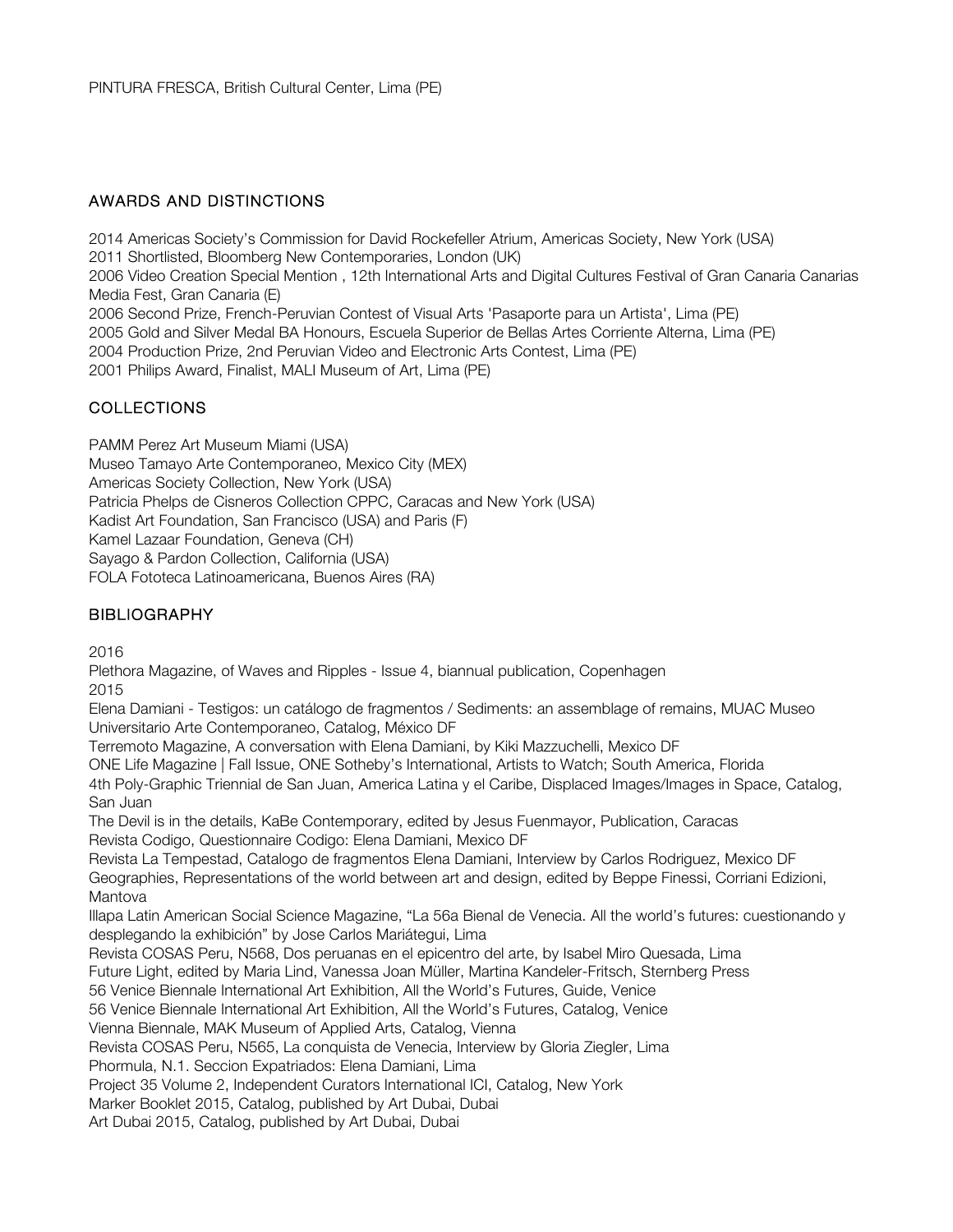2014

Video arte peruano del ultimo quinquenio, una mirada desde las artes visuales, BIM Bienal de la Imagen y Movimiento, Alianza Francesa, Catalog, Buenos Aires Arte para +arte, Fundación FLORA ars+natura, Catalog, Bogota Regatas Magazine, N. 245, La niña que coleccionaba piedras, Interview by Carlos Fuller, Lima Ideat City Guide, Issue Urban City Lima, Paris El Atlas desde el Arte Contemporaneo de América Latína, Publication, Prof. Omar Olivares Sandoval, UNAM Universidad Nacional Autónoma de Mexico, Mexico DF Art Dubai 2014, Catalog, published by Art Dubai, Dubai VISION Issue 1, Research Journal, published by Helen Jessica, London 2013 A word is a word is a collage, by Niekolaas Lekkerkerk, Publication, London 9th Bienal do Mercosul, Weather Permitting, Catalog, Porto Alegre Art in America, Ninth Bienal Do Mercosul, by Alexander Provan, New York Flash Art, Issue 290, 9th Bienal do Mercosul, Milan Cyclorama, Museo Tamayo, Publication, Mexico DF Cyclorama, Museo Tamayo, Booklet, Mexico DF Videoarte 01- Reopening the blackbox of technology, MAC Museum of Contemporary Art, Catalog, Lima Art Dubai 2013, Catalog, published by Art Dubai, Dubai 2012 The Unethical Anthropologist, Fold Gallery, Catalog, London Reading Complex Act V – Postscript, Publication, AND Publishing, London Culturas en transito. Panoramica del videoarte en Peru, Spanish Cultural Centre, Catalog, Santiago ArteBA 2012, Edition 21, published by Fundacion ArteBA, Buenos Aires Carpark Magazine, 4th Issue, London 2011 ArteBA 2011, Edition 20, published by Fundacion ArteBA, Catalog, Buenos Aires Zona Maco 2011, Edition 20, Catalog, Mexico DF 2010 Tea Paper Magazine, Second Edition, Copenhagen Mash Up - Arte en Choque y Fuga, Spanish Cultural Centre, Catalog, Lima Linea y Cuerpo, Drawings by Contemporary Peruvian Artists, Publication, Edited by Felipe Mayuri, Lima Goldsmiths MFA Degree Show, Goldsmiths College, Catalog, London Des-habitables, Spanish Cultural Centre, Catalog, Lima 2009 Anual Art Auction, MALI Museum of Art Lima, Catalog, Second Session: Contemporary Art, Lima Nostalgia de futur, Centro del Carmen, Catalog, Valencia 2008 Video en Latinoamérica Una Historia Crítica, edited by Laura Baigorri, Publication, Editorial Brumaria, Madrid Pasaporte para un Artista 10 años después, Catalog, Lima La Construcción del lugar común, MAC Contemporary Art Museum, Catalog, Lima Illapa Latin American Social Science Magazine, "Días de Video Arte. Una intensa década de Videoarte en el Perú" by Jose Carlos Mariátegui, Lima Artmotiv Visual Arts International Magazine, Issue 5, Lima Retrovanguardia - 2nd International Print Biennale, Catalog, Lima Damiani para C, C de Cosas Magazine, Issue 29, Lima 2007 Lima Perú, edited by Mario Testino, Publication, Editorial Damiani, Bologna Ultramar, Hispano-American Video Art Cycle, Catalog, Brasilia Anual Art Auction, MALI Museum of Art Lima, Catalog, Lima Anuario Galería Vértice 2007, Artists and Exhibitions, Catalog, Lima Summer Art Auction, MALI Museum of Art Lima, Catalog, Lima Contemporary Magazine, Annual Issue 2: Special Issue on Emerging Galleries, London Arte al día Internacional Magazine, Issue 119, Miami Canariasmediafest 06, 12th International Arts and Digital Cultures Festival of Gran Canaria, Catalog, Gran Canaria 2006